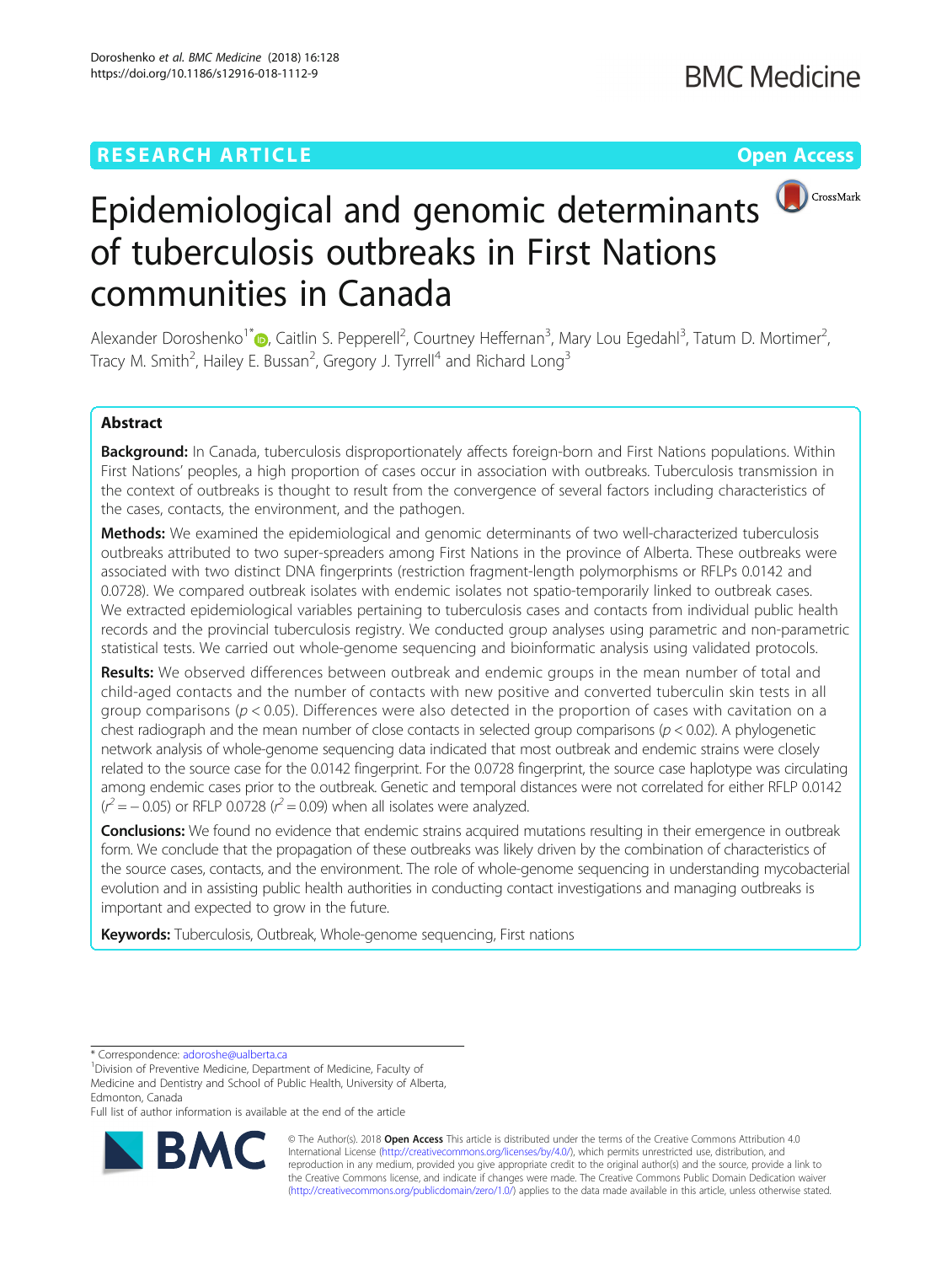## Background

Tuberculosis (TB) remains a disease of major public health importance worldwide. According to the World Health Organization, there were 10.4 million incident cases of TB worldwide in 2016, most of which occur in developing countries [\[1](#page-11-0)]. While the incidence rate of TB in Canada is relatively low (4.6 per 100,000 in 2015), the decrease in the number of cases is slow, and minority groups, particularly foreign-born persons and indigenous peoples, are disproportionately affected [\[2](#page-11-0)]. This is especially true in the Canadian Prairies, including the provinces of Manitoba, Saskatchewan, and Alberta, which account for over 50% of the cases of TB among indigenous peoples in Canada [[3\]](#page-11-0). Within indigenous groups, a high proportion of cases occur in connection with outbreaks [\[4\]](#page-11-0).

Transmission of TB in the context of outbreaks is complex and is thought to result from the convergence of several factors including: (1) a highly infectious source case whose diagnosis may have been delayed, (2) a large number of susceptible contacts, and (3) an environment suitable for transmission [\[5](#page-11-0)]. More recently, variation among strains of Mycobacterium tuberculosis (MTB), which could, for example, lead to differences in transmissibility or disease progression, has been postulated as an additional explanatory factor [\[6](#page-11-0)]. As recently as 2012, the Public Health Agency of Canada emphasized the need to develop or enhance strategies that address TB prevention and control in high-risk settings and to conduct a TB-related program evaluation [[7\]](#page-11-0). Understanding how transmission of TB occurs, as well as how infection progresses to active TB disease, particularly within high-risk settings such as outbreaks, is important for developing more effective prevention and control strategies.

DNA fingerprinting techniques (restriction fragmentlength polymorphism or RFLP, mycobacterial interspersed repetitive units or MIRU, and spoligotyping) and molecular epidemiology now complement conventional epidemiology and are often used to understand TB transmission events better [[8\]](#page-11-0). In recent years, whole-genome sequencing (WGS) has been increasingly used to investigate MTB outbreaks [[9\]](#page-11-0). Findings from these investigations suggest that WGS may be superior to conventional genotyping for pathogen tracing and characterizing TB outbreaks at higher resolution, as well as helping to detect super-spreaders [\[10\]](#page-11-0). The discriminatory power of WGS compared to conventional genotyping methods may result in the detection of sub-clusters and the discovery of greater heterogeneity of previously defined outbreaks [[10,](#page-11-0) [11](#page-11-0)]. With the decrease in the cost of WGS, its role in characterizing historical isolates of MTB is growing.

The relative contributions of pathogen versus source case, contacts, and the environment in propagating outbreaks in First Nations communities in Canada are unknown. In this study, we used conventional and molecular epidemiological tools to examine epidemiological and genomic determinants of two well-characterized outbreaks of TB among Alberta First Nations. This setting offers a unique opportunity to identify the potential role of subtle genetic variation among MTB strains in producing outbreaks, as our molecular epidemiological analysis had previously shown that the outbreaks traced to MTB RFLP types that had circulated in these communities in endemic form. The objectives of this study were (1) to explore and describe WGS characteristics and potential DNA changes between outbreak and endemic strains of MTB with the same DNA fingerprint and (2) to understand the relative contributions of pathogen versus source case, contacts, and the environment in the propagation of First Nations outbreaks. We postulated that bacterial genetic changes could potentially be associated with outbreak behavior against a stable background of circulating endemic MTB strains. Conversely, a lack of genetic change or similarity of strains from outbreak and endemic cases would suggest a greater role for the source case, contacts, or the environment in the propagation of an outbreak.

## Methods

## Settings and selection of study cases

In Alberta, all incident TB cases are reported to Alberta Health Services under the provisions of the Public Health Act [[12](#page-11-0)]. All cases are recorded in the provincial TB registry (Integrated Public Health Information System or iPHIS) and all mycobacteriology testing in the province is performed in the Provincial Laboratory for Public Health (ProvLab). Since 1991, all MTB isolates from culture-positive cases have been archived in ProvLab. ProvLab also performs molecular typing on all TB isolates, generating a RFLP pattern that allows isolates to be linked to, and clustered with, other cases in the province. All outbreaks in First Nations communities are investigated by the Provincial TB Program and First Nations and Inuit Health Branch (Health Canada). In the context of outbreak management, Canadian TB standards define the initial active TB case from which the process of contact investigation begins as an *index case*, the person who was judged to be the original source of infection for secondary cases or contacts as a source case (who may or may not be the same as the index case), and any persons identified as being exposed to an active case of disease as contacts. Household contacts and those contacts with whom exposure was considered to be equivalent to that of a household setting (even if it occurred in a community setting) are considered to be close contacts and given priority for public health management [[13](#page-11-0)]. Furthermore, an outbreak is defined in the Canadian TB standards as two or more identified contacts diagnosed as secondary cases of active TB in the course of contact investigation or two or more cases occurring within 1 year of each other and discovered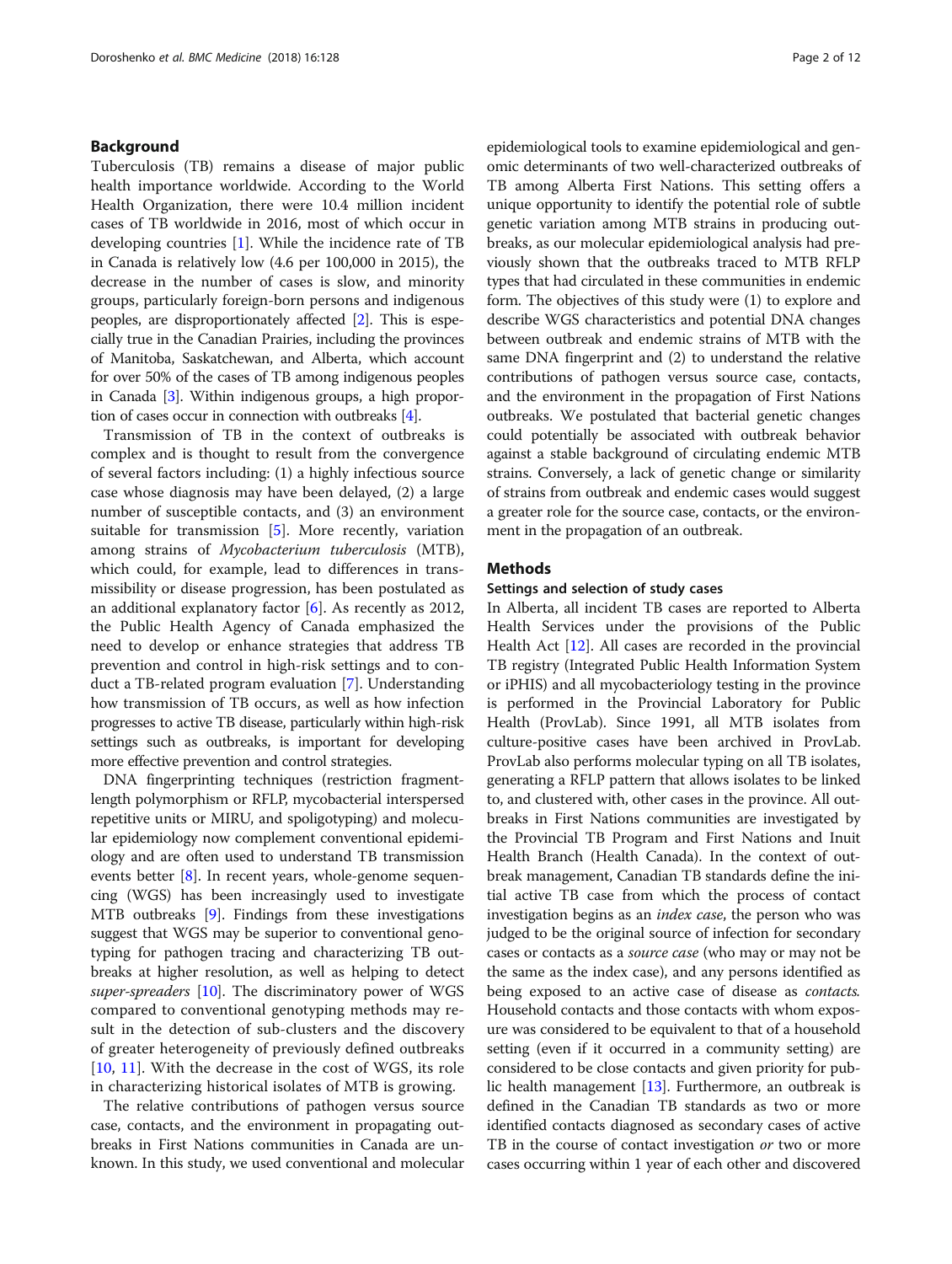to be linked, with the linkage recognized outside of contact investigation [\[13](#page-11-0)].

In 1992 and 1998, there were two epidemiologically defined TB outbreaks in two unrelated and spatially distinct First Nations' communities in northern Alberta. The outbreaks were reported as such in contemporaneous government records [[14,](#page-11-0) [15](#page-11-0)] and later in the peer-reviewed literature [\[4](#page-11-0)]. They were characterized as related to transmission from two highly infectious smear-positive, HIV-seronegative adult source cases, who had an intense cough. The outbreaks were associated with two unique RFLP types: 0.0142 and 0.0728. Each source case was associated with RFLP-specific clusters of 17 (type 0.0142) and 10 (type 0.0728) secondary cases, respectively, which were diagnosed within 12 months of the diagnosis of the presumptive source case.

From 1991 to 2013, there were also 6 and 40 endemic cases (defined as not meeting the above outbreak definition) of RFLP 0.0142 and 0.0728, respectively. Among those, one (RFLP 0.0142) and 14 (RFLP 0.0728) were smear-positive pulmonary cases. They were considered to have the potential to cause an outbreak but none of them resulted in outbreaks. The remaining 5 and 26 endemic cases of the 0.0142 and 0.0728 strains, respectively, were pulmonary smear-negative and non-pulmonary TB cases and were deemed non-infectious. Non-pulmonary cases included two cases of tuberculous lymphadenitis, one case of pleural TB, one case of central nervous system TB, and one case of disseminated TB. All isolates were susceptible to first-line anti-tuberculous medications. In total, 75 cases recorded in the TB registry were included in the study and were classified into four groups: outbreak source cases as determined by public health authorities (group 1a), secondary outbreak cases (group 1b), endemic potential source cases that did not cause an outbreak (group 2a), and endemic non-infectious cases (group 2b) (Table 1).

## Conventional epidemiological and statistical analysis

The provincial TB registry and individual public health records on outbreak and endemic cases of RFLP types 0.0142 and 0.0728 were examined retrospectively. We abstracted and derived the following epidemiological variables pertaining to characteristics of cases and contacts: age of case, presence of cavitation on chest radiograph, number of total and close contacts per case, number of

Table 1 Summary of outbreak and endemic cases (RFLP types 0.0142 and 0.0728) in First Nations communities in Alberta Canada, 1991–2013

| RFLP type | Outbreak cases |          | Endemic cases |          |
|-----------|----------------|----------|---------------|----------|
|           | Group 1a       | Group 1b | Group 2a      | Group 2b |
| 0.0142    |                |          |               |          |
| 0.0728    |                | 10       | 14            | 26       |

RFLP restriction fragment-length polymorphism

child-aged contacts (<15 years old) per case, and the number of new positive tuberculin skin tests (TSTs) and TST conversions among contacts. Individuals in group 1b were secondary TB cases of individuals in group 1a and also regarded as contacts of those in group 1a. As transmission was judged to have occurred from a source case, the contacts of those in group 1b were different individuals to the contacts of those in group 1a. We also examined a place of residence of TB cases to determine whether they were on- or off-reserve at the time of diagnosis. Reserve areas are defined by the Canadian Indian Act [[16](#page-11-0)]. Reserve status was determined based on individual reporting and was characterized as "yes" when a case reported a reserve as their usual place of residence or where they lived most of the time. We examined the season during which TB was diagnosed among cases, since winter in the Canadian Prairies is long and leads to increased indoor activities, potentially increasing the risk of transmission particularly in crowded living conditions. In the context of our northern Canadian climate, the season was defined as warm or cold [[17](#page-11-0)]. Aggregate census data by the community of residence of cases was used to assess housing density and mean household income.

Reserve status, season, housing density, and household income were used as proxy measures of the physical and social environment in which cases lived. The distributions of continuous data variables (age; numbers of total, close, and child-age contacts; and numbers of new TST positive tests and TST conversions) were tested for normality by a Shapiro–Wilk test. For variables displaying a normal distribution, we also checked the distribution of the residuals. We conducted group comparisons separately and sequentially to determine the difference in epidemiological factors between outbreak and endemic cases. Specifically, to compare infectious cases that led to an outbreak against infectious cases that did not lead to an outbreak, we compared groups 1a and 2a. To evaluate the impact of less infectious cases on potential transmission, we included group 2b. And finally, to determine whether any secondary cases identified in group 1b could act as secondary source cases, we examined all four groups. Our three- and four-group analyses included global comparisons between all respective groups. We computed the mean, standard deviation, median, and minimum and maximum for normally distributed variables; the mean, median, minimum and maximum, and interquartile range for non-normally distributed variables; and proportions and percentages for categorical variables. We used one-way ANOVA or Kruskal–Wallis tests to examine group differences for continuous variables that were or were not normally distributed, respectively. A Fisher's exact test was used to examine group differences for categorical variables. For group comparisons, we combined both RFLP types. We performed adjustments for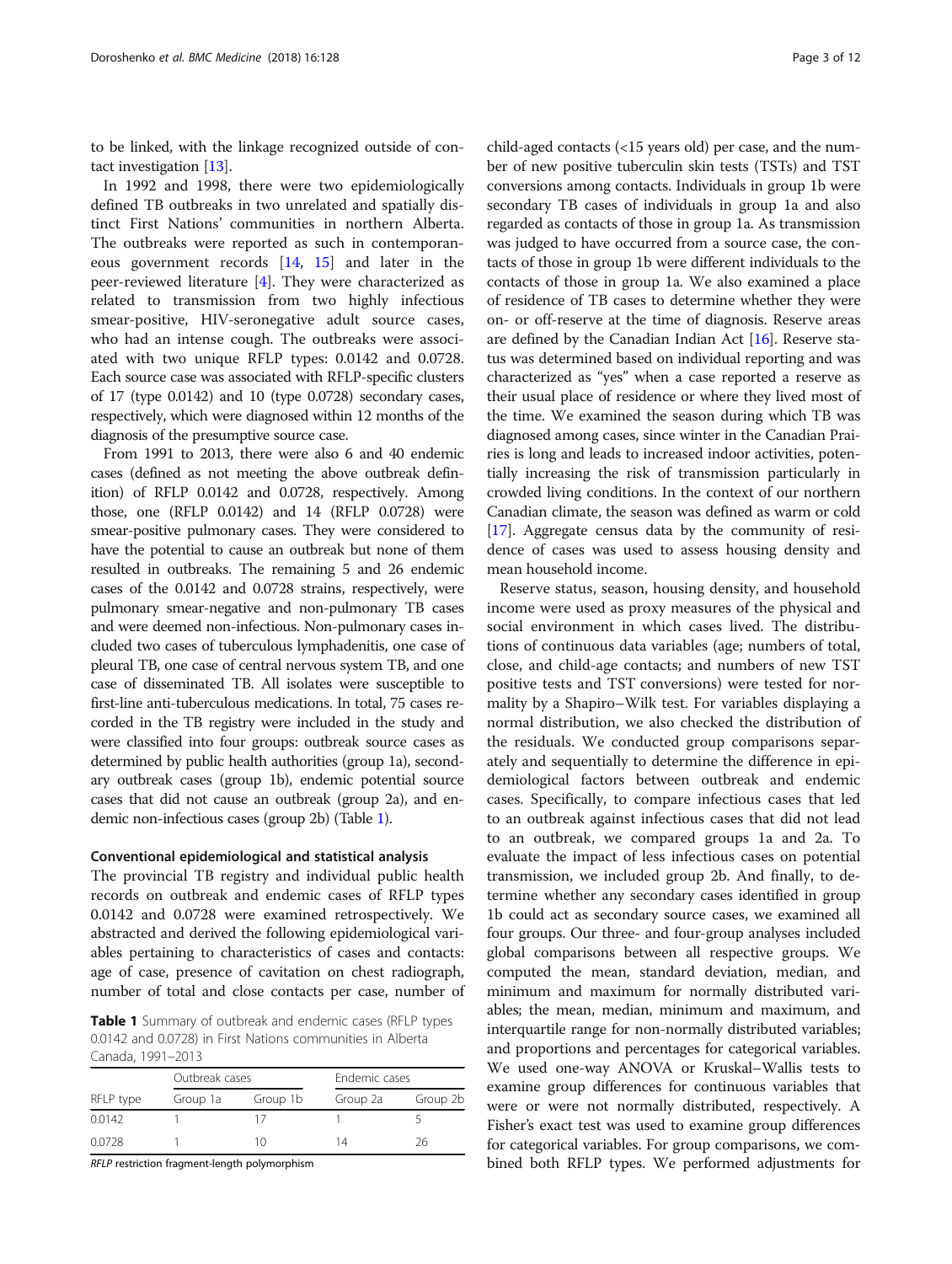multiple comparisons using a Benjamini–Hochberg procedure with a false discovery rate of 0.1 [[18](#page-11-0)]. Furthermore, we separately examined group differences while excluding non-pulmonary cases from group 2b, as contact tracing may not be necessary under these circumstances. Statistical analyses were performed using STATA version 14.0 [[19](#page-11-0)].

### Whole-genomic sequencing and bioinformatics

We sought every MTB isolate with each of the two described RFLP types using WGS to compare outbreak isolates to isolates not epidemiologically linked to outbreaks but with the same RFLP type. All available isolates from these two outbreaks and RFLP-matched endemic isolates were retrieved from the Alberta ProvLab archives and sent to the University of Wisconsin–Madison for WGS, which was performed on 67 isolates. WGS was not performed on eight cases (four from group 1b, one from group 2a, and three from group 2b) as seven isolates from cases reported in the TB registry were unavailable and one isolate did not yield DNA for sequencing.

## Bacterial strains and growth conditions

MTB isolates were identified by the ProvLab by standard MTB isolation and identification assays. Isolates were stored at -70 °C until required. To perform genomic DNA sequencing, MTB strains were retrieved from storage at -70 °C and thawed. Then, 100 μl of each strain was inoculated into 10 ml of Middlebrook 7H9 broth (HiMedia) containing 0.2% w/v glycerol, 10% v/v OADC supplement (oleic acid, albumin, D-glucose, and catalase; Becton Dickinson) and 0.05% w/v Tween-80, and incubated at 37 °C with shaking for 3–5 weeks.

## DNA extraction

Once cultures reached  $OD_{600} \sim 1$ , gDNA for WGS was isolated by following the Qiagen Genomic DNA Handbook protocol (08/2001) for bacteria using a Qiagen Genomic-tip 20/G. Briefly, cultures were transferred to 50 ml Falcon tubes containing ~35 3-mm glass beads and placed on a shaker overnight to break up clumps. Cultures were then pelleted at 3780 g for 10 min at 4 °C and re-suspended in Buffer B1. From this point, we followed the "Sample Preparation and Lysis Protocol for Bacteria" and "Protocol for Isolation of Genomic DNA from Blood, Cultured Cells, Tissue, Yeast, or Bacteria."

## Whole-genome sequencing

Library preparation was performed using a modified Nextera protocol as described by Baym et al. [[20\]](#page-11-0) with a reconditioning PCR step with fresh primers and polymerase for an additional five PCR cycles to minimize chimeras and a two-step bead-based size selection with a target fragment size of 650 bp. Libraries were submitted to the University of Wisconsin–Madison Biotechnology Center. The quality and quantity of the finished libraries were assessed using an Agilent DNA High Sensitivity chip (Agilent Technologies, Santa Clara, CA) and Qubit dsDNA HS Assay Kit, respectively. Libraries were standardized to 2 μM. For all samples, paired-end 250-bp sequencing was performed using HiSeq v1.5 SBS chemistry on an Illumina HiSeq 2500 sequencer. Images were analyzed using the Illumina Pipeline, version 1.8.2. Our raw WGS data have been deposited in the Sequence Read Archive of the National Center for Biotechnology Information (accession PRJNA390065).

## Reference-guided assembly and variant calling

The quality of reads was checked with FastQC [\[21](#page-11-0)]. Reads were trimmed to remove adapters and low-quality bases using Trim Galore v 0.2.6 [\[22](#page-11-0)]. We mapped reads to H37Rv (NC\_000962.3) using the BWA-MEM v 0.7.7 algorithm  $[23]$  $[23]$  $[23]$ . We used GATK v 2.8.1  $[24]$  $[24]$  for indel realignment and variant calling. Structural variants were identified using Pindel v 0.2.5b6 [[25\]](#page-11-0). We created singlenucleotide polymorphism (SNP) alignments from variant calls produced by reference-guided assembly as described above. SNPs falling in repetitive regions of the MTB genome (i.e., PE/PPE genes) and SNPs that corresponded to a gap or an ambiguous call in other isolates were removed. The alignment for RFLP types 0.0142 and 0.0728 contained 13 and 168 total SNPs, respectively, after filtering. Alignments of SNPs specific to the individual RFLP types and a VCF of all SNPs are available at FigShare ([https://doi.org/10.6084/m9.figshare.5101039\)](https://doi.org/10.6084/m9.figshare.5101039).

We used networks to visualize the relationships between bacterial isolates. In a network, multiple lineages can descend from a single node, and nodes may be connected in a multitude of ways without conforming to a bifurcating structure. We used the methods implemented in PopART to create median joining networks from SNP alignments [[26\]](#page-11-0) and to visualize genetic distances between isolates for each RFLP type.

## Results

## Descriptive epidemiology of outbreak and endemic cases The distribution of outbreak and endemic cases of RFLP types 0.0142 and 0.0728 over time is shown in Fig. [1](#page-4-0). For comparison, public health authorities in Alberta received 3450 notifications of TB between 1991 and 2013 and 619 of those notifications were cases among indigenous peoples (personal communication with the TB control program in Alberta). Outbreak and endemic cases belonging to the 0.0142 RFLP type occurred over a shorter interval (during 5 out of the 23 years we analyzed), while cases belonging to the 0.0728 RFLP type were more evenly spread over time (occurring in 17 out of the 23 years under observation). Most cases in the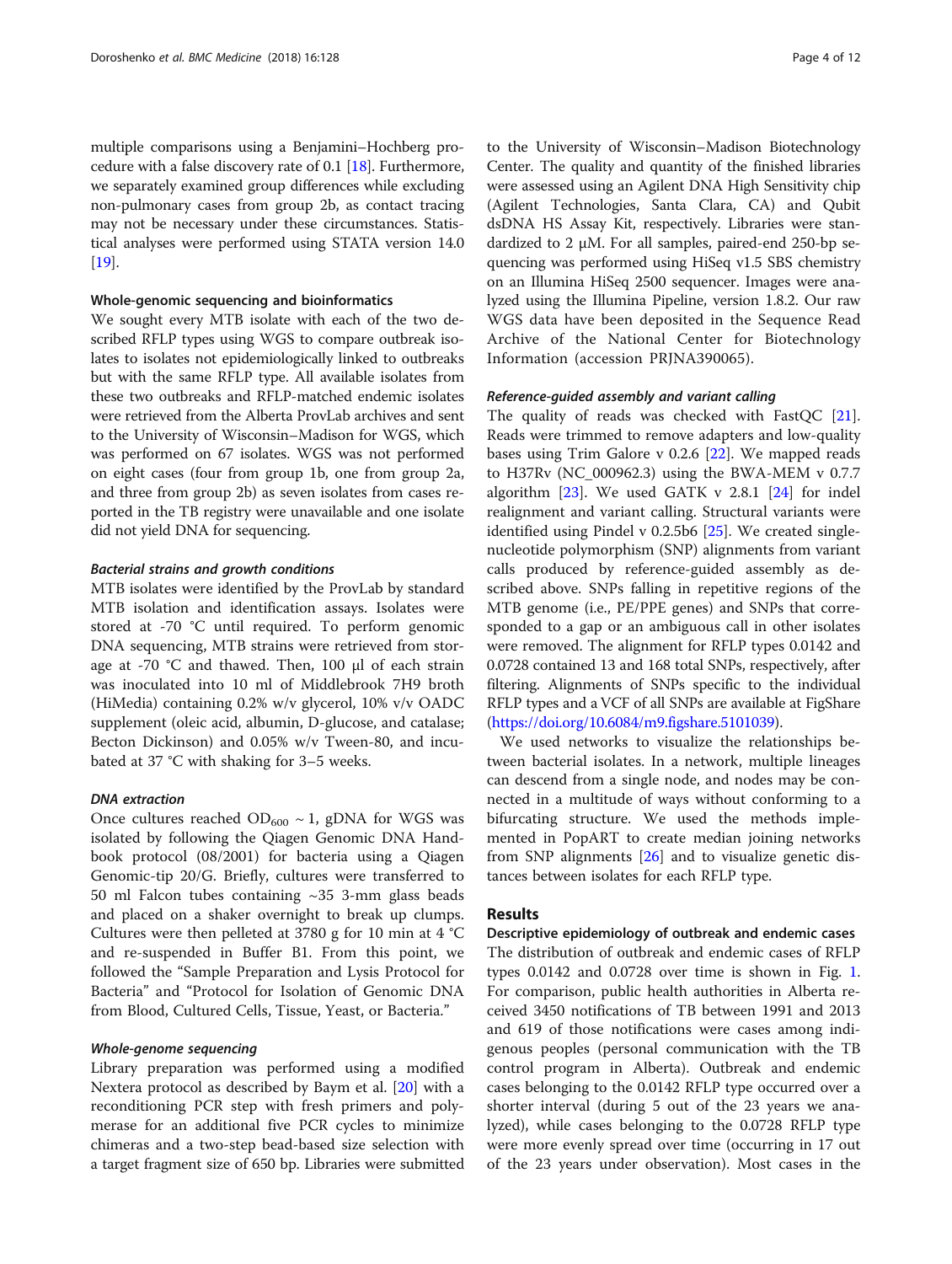<span id="page-4-0"></span>

1992 outbreak occurred during a single calendar year, while in the 1998 outbreak they occurred over two calendar years. Other than outbreak years 1992 and 1998, for which most cases were reported, there were five other years when at least four endemic cases (cases from groups 2a and 2b for both RFLP types) occurred (in 1997, 2000, 2004, 2005, and 2009). There were a greater number of 0.0728 RFLP type smear-positive cases, which could have potentially led to outbreaks compared to similar cases belonging to the 0.0142 RFLP type. Despite this apparent differential outbreak potential, we observed only one outbreak for each RFLP type.

A statistical summary of selected case, contact, and environmental attributes and group comparisons are shown in Tables [2](#page-5-0) and [3](#page-6-0), respectively. Among the continuous variables, only the age of cases had a normal distribution ( $p = 0.095$ ). When comparing infectious source cases that led to outbreaks with infectious cases that did not result in outbreaks (groups 1a versus 2a), there were significant differences in the mean number of total contacts per case and the mean number of new TST positive tests among contacts  $(p < 0.05)$ . Differences remained statistically significant when only child-age contacts and TST conversions among contacts were compared. In a three-group comparison (adding group 2b), there were also statistically significant differences in the proportion of cases with cavitation on a chest radiograph and the mean number of close contacts per case. These differences had a higher level of statistical significance when we compared all four groups  $(p < 0.001)$ . Statistically significant differences in the age distribution of cases and in the proportions of cases living on a reserve and those who were diagnosed during the winter months were only detected in the all-group comparison ( $p < 0.007$ ). Adjustments for multiple comparisons did not materially alter our inferences (Additional file [1:](#page-10-0) Table S1). Furthermore, excluding the five cases of non-pulmonary TB in group 2b from the analysis (in the three- and four-group comparisons) did not alter our inference about statistical group differences. Aggregate census data on community-based household income revealed there was a minimal variation in mean household income in reserve communities, ranging from CAD\$ 26,048 to 29,726 per annum. The range of household income for non-reserve communities was much higher, from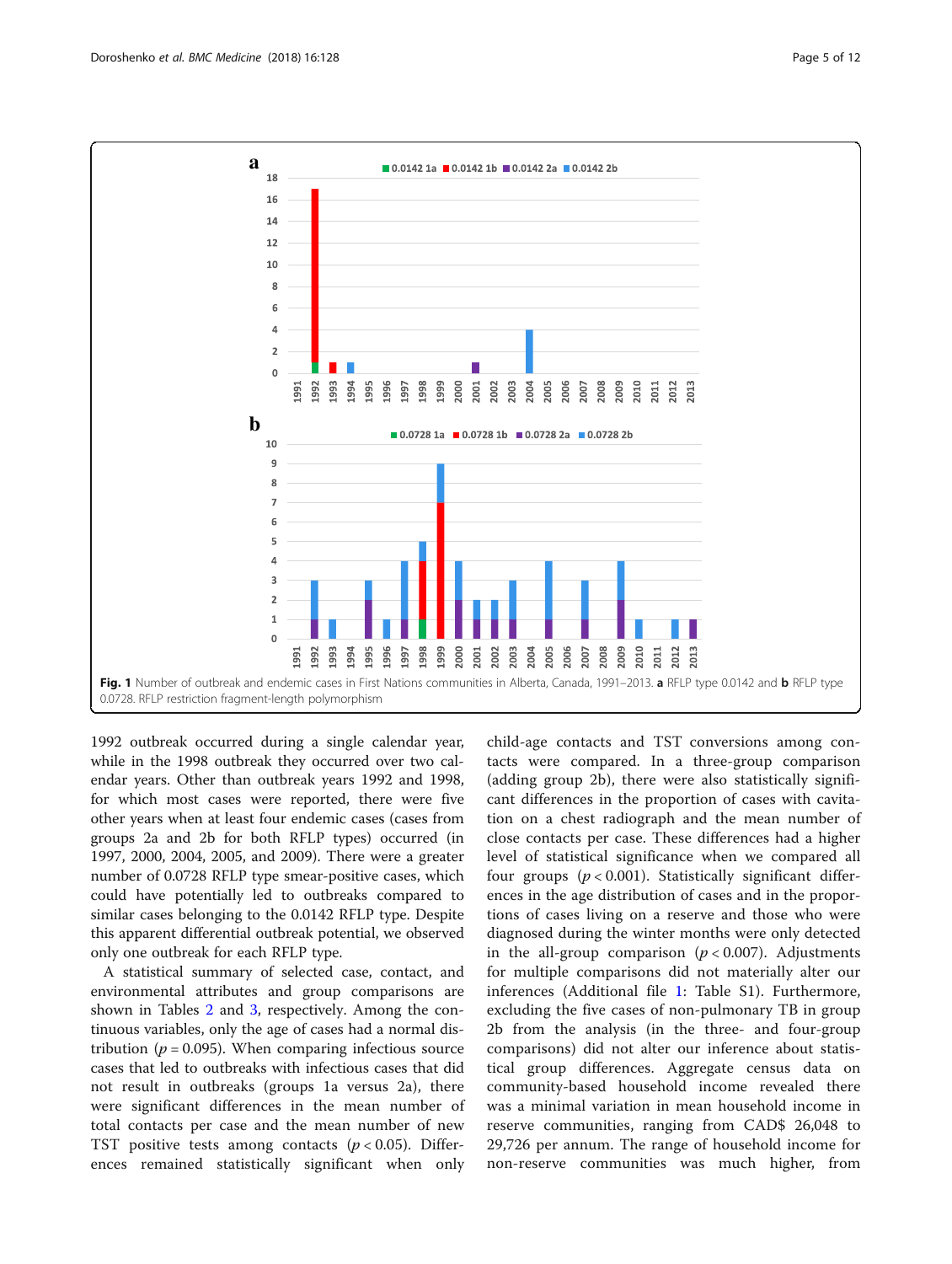|                                                            | Group 1a<br>$(n = 2)$ | Group 1b<br>$(n = 27)$ | Group 2a<br>$(n = 15)$ | Group 2b<br>$(n = 31)$ |
|------------------------------------------------------------|-----------------------|------------------------|------------------------|------------------------|
| Age, years                                                 |                       |                        |                        |                        |
| Mean (standard deviation)                                  | 25 (4.2)              | 21.4 (15.9)            | 37.7 (13.4)            | 44.4 (21.9)            |
| Median                                                     | 25                    | 21                     | 44                     | 40                     |
| Minimum to maximum                                         | $22 - 28$             | $0 - 59$               | $18 - 56$              | $1 - 92$               |
| Percentage of cases with cavitation on<br>chest radiograph | 100                   | $\mathbf{0}$           | $57.1^*$               | 3.3                    |
| Number of total contacts per case                          |                       |                        |                        |                        |
| Mean                                                       | $811.5^5$             | 3.2                    | 106                    | 18.5                   |
| Median                                                     | 811.5                 | $\mathbf{O}$           | 51                     | 6                      |
| Minimum to maximum                                         | 488-1135              | $0 - 34$               | $10 - 672$             | $0 - 189$              |
| 75% -25% interquartile range                               | 647                   | $\mathbf{1}$           | 79                     | 9                      |
| Number of close contacts per case                          |                       |                        |                        |                        |
| Mean                                                       | $72^5$                | 1.9                    | 47.7                   | 9.4                    |
| Median                                                     | 72                    | $\overline{0}$         | 17                     | 5                      |
| Minimum to maximum                                         | $69 - 75$             | $0 - 18$               | $0 - 465$              | $0 - 80$               |
| 75% - 25% interguartile range                              | 6                     | $\overline{0}$         | 29                     | 10                     |
| Number of child-aget contacts per case                     |                       |                        |                        |                        |
| Mean                                                       | 27                    | 0.7                    | 3.9                    | 2.2                    |
| Median                                                     | 27                    | $\mathbf{0}$           | $\overline{2}$         | $\mathbf{1}$           |
| Minimum to maximum                                         | $26 - 28$             | $0 - 8$                | $0 - 23$               | $0 - 17$               |
| 75% - 25% interquartile range                              | $\overline{2}$        | $\mathbf{O}$           | 5                      | 3                      |
| Number of new TST positive tests among contacts            |                       |                        |                        |                        |
| Mean                                                       | 15.5                  | 0.2                    | 1.8                    | 0.3                    |
| Median                                                     | 15.5                  | $\mathbf{0}$           | $\mathbf{1}$           | $\circ$                |
| Minimum to maximum                                         | $13 - 18$             | $0 - 2$                | $0 - 13$               | $0 - 2$                |
| 75% - 25% interquartile range                              | 5                     | $\overline{0}$         | $\overline{2}$         | 0                      |
| Number of TST conversions among contacts                   |                       |                        |                        |                        |
| Mean                                                       | 14.5                  | 0.1                    | 1.9                    | 0.3                    |
| Median                                                     | 14.5                  | $\overline{0}$         | $\mathbf{1}$           | $\Omega$               |
| Minimum to maximum                                         | $12 - 17$             | $0 - 2$                | $0 - 20$               | $0 - 1$                |
| 75% - 25% interquartile range                              | 5                     | $\circ$                | $\mathbf{1}$           | $\overline{0}$         |
| Percentage of diagnoses made during cold season            | 100                   | 92.5                   | 46.7                   | 38.7                   |
| Percentage of cases living on reserve                      | 100                   | 25.9                   | 73.3                   | 48.4                   |

<span id="page-5-0"></span>Table 2 Summary statistics of outbreak and endemic cases of tuberculosis due to RFLP types 0.0142 and 0.0728 in Alberta First Nations communities, 1991–2013

# Adjusted for one missing value

† Children were defined as being aged under 15 years

§ An entire community was screened as part of the contact investigation in one of the outbreaks described

RFLP restriction fragment-length polymorphism, TST tuberculin skin test

CAD\$ 46,697 to 57,085 per annum [[27](#page-11-0)]. The estimates for housing density on a reserve ranged from 1.3 to 1.5 persons per room and 2.58 persons per bedroom [[27](#page-11-0)].

## Phylogenetic relationships between endemic and outbreak isolates

Isolates with the two different RFLP types had an average of 148 single-nucleotide differences between them (Fig. [2](#page-6-0)). In comparisons of isolates of the same RFLP type, there is a bimodal distribution of pairwise differences, which could represent a closely related group of strains from the outbreak versus a more diverse collection of endemic strains. However, these peaks do not correspond to comparisons between outbreak and endemic strains. SNP distances within outbreak-associated isolates and between outbreak and endemic strains are similar (Fig. [3\)](#page-7-0). We compared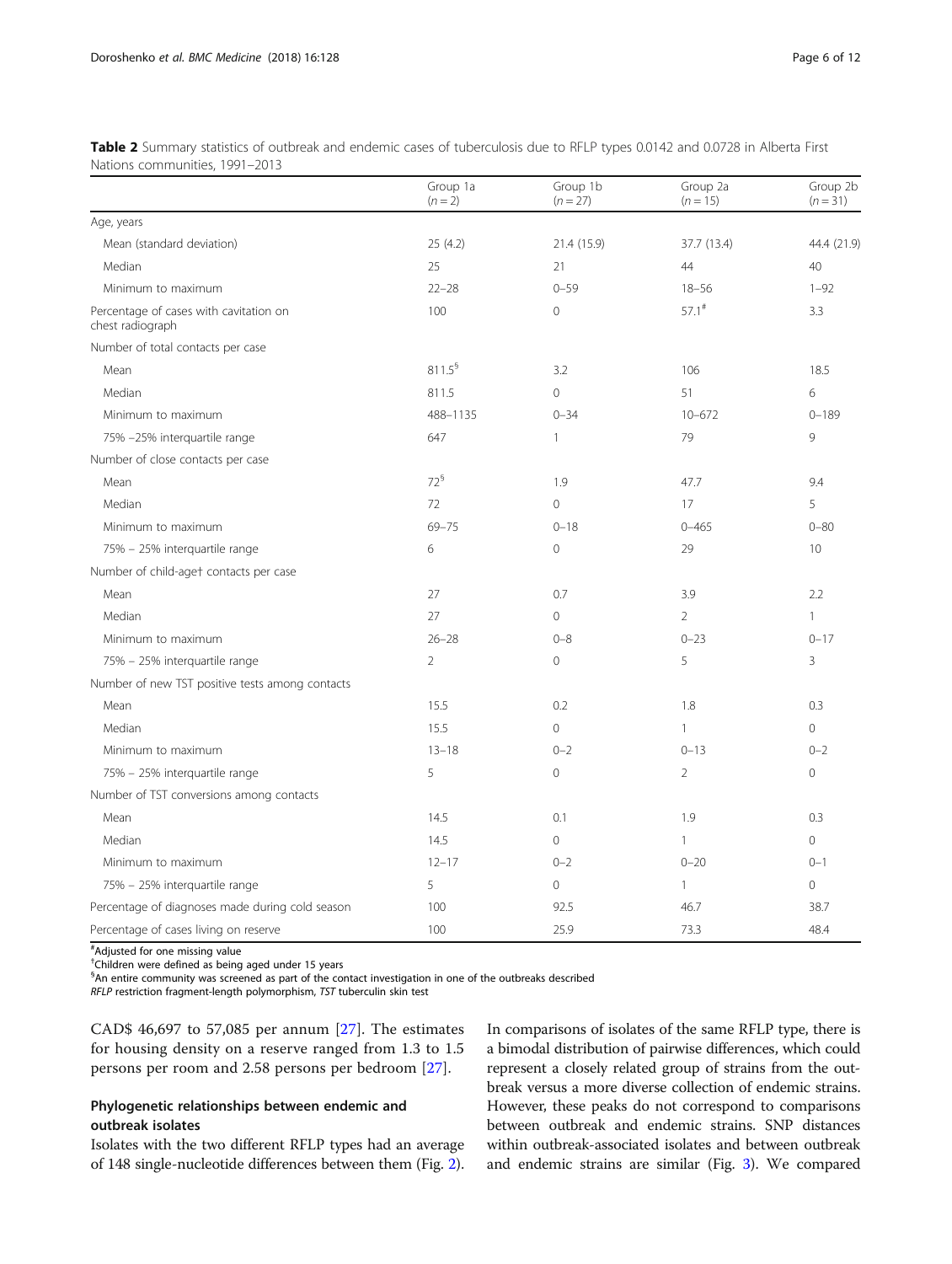|                                                             | Two-group comparison<br>(groups 1a and 2a) $p$ values | Three-group comparison<br>(groups 1a, 2a and 2b) $p$ values | Four-group comparison<br>(all groups) $p$ values |
|-------------------------------------------------------------|-------------------------------------------------------|-------------------------------------------------------------|--------------------------------------------------|
| Age of cases, years                                         | $0.2127*$                                             | $0.2733*$                                                   | $0.0001*$                                        |
| Proportion of cases with cavitation on<br>chest radiographs | $0.559$ <sup>1</sup>                                  | 0.0001 <sup>9</sup>                                         | $< 0.0001$ <sup>1</sup>                          |
| Mean number of total contacts per case                      | $0.0369**$                                            | $0.0001**$                                                  | $0.0001**$                                       |
| Mean number of close contacts per case                      | $0.0522**$                                            | $0.0126**$                                                  | $0.0001**$                                       |
| Mean number of child-age contacts per case                  | $0.0239**$                                            | $0.0202**$                                                  | $0.0004**$                                       |
| Mean number of new TST positive tests<br>among contacts     | $0.0241**$                                            | $0.0027**$                                                  | $0.0007**$                                       |
| Mean number of new TST conversions<br>among contacts        | $0.0417**$                                            | $0.0001**$                                                  | $0.0001**$                                       |
| Proportion of diagnoses made during<br>cold season          | $0.265$ <sup>1</sup>                                  | $0.35$ <sup>1</sup>                                         | $< 0.0001$ <sup>1</sup>                          |
| Proportion of cases living on reserve                       | $0.574$ <sup>1</sup>                                  | $0.128$ <sup>1</sup>                                        | $0.007$ <sup>1</sup>                             |

<span id="page-6-0"></span>Table 3 Group comparisons between outbreak and endemic cases of tuberculosis due to RFLP types 0.0142 and 0.0728 in Alberta First Nations communities, 1991–2013

RFLP restriction fragment-length polymorphism, TST tuberculin skin test

\*One-way ANOVA test

\*\*Kruskal–Wallis test (adjusted for ties) ¶

Fisher's exact test

single-nucleotide and structural variants between outbreak and endemic strains for each RFLP type and found that no variants were unique to the outbreak-associated isolates, suggesting that the outbreaks were not due to unique bacterial adaptations.

A network analysis of RFLP type 0.0142 strains indicated that measurable evolution occurred over the course of the outbreak (up to six SNPs), although most of the outbreak and endemic strains are closely related to the source case (one SNP distance) (Fig. [3](#page-7-0)). These analyses also demonstrated that the genomic regions examined can remain stable over long periods: strains that differed by a single SNP appeared up to 9 years after the diagnosis of the source case (Fig. [4](#page-8-0)).

 $\Omega$ 100 200 50 100 150 Pairwise Differences 0 Within RFLP Between RFLP Fig. 2 Pairwise single-nucleotide differences between isolates. SNP distances between every pair of isolates in the data set were calculated. Pairwise comparisons of isolates classified as different RFLP types have a peak at 148 differences. In comparisons among isolates with the same RFLP type, we observe a bimodal distribution of pairwise differences. This bimodal distribution reflects the structure within RFLP 0.0728, which is

more genetically diverse than RFLP 0.0142. RFLP restriction fragment-length polymorphism, SNP single-nucleotide polymorphism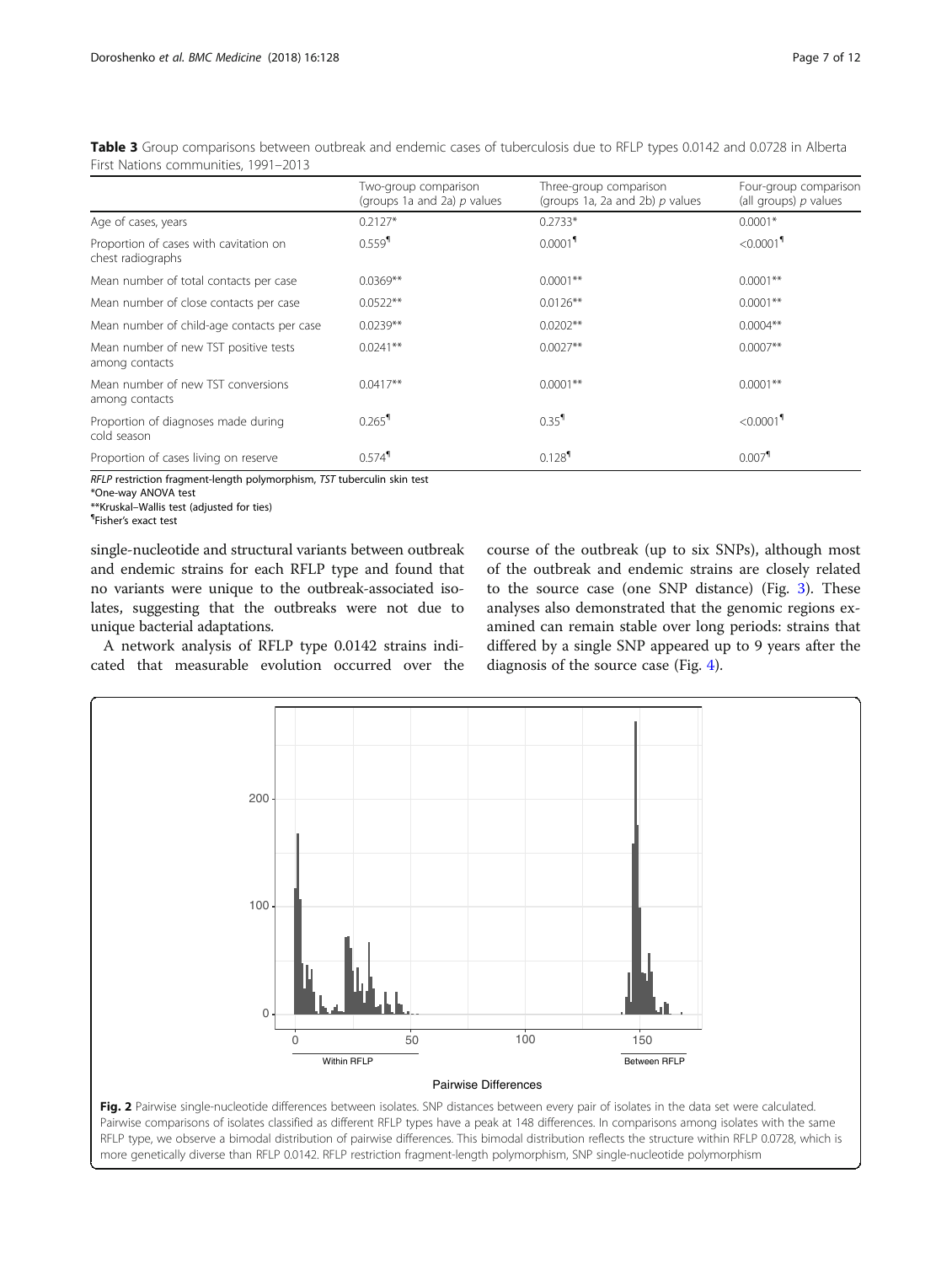<span id="page-7-0"></span>

Fig. 3 Median joining network of Mycobacterium tuberculosis haplotypes based on single-nucleotide polymorphisms for a RFLP 0.0142 and b RFLP 0.0728. The nodes are colored according to the outbreak and endemic classifications of the isolates. Edges are labeled according to the number of SNPs between the nodes. The size of a node is scaled based on the number of isolates with an identical sequence. The source cases for each outbreak are white (corresponding to group 1a). Secondary cases from each outbreak are green (corresponding to group 1b). Endemic cases occurring prior to the beginning of the outbreak are light purple (corresponding to group 2a). Endemic cases occurring within 1 year of outbreak cases are medium purple. Endemic cases occurring after the outbreak are dark purple (the latter two corresponding to group 2b). Black nodes are intermediate nodes inferred by the median joining algorithm. There are no isolates from endemic cases prior to the outbreak for RFLP 0.0142. Outbreak cases have 0–6 differences from the source case in RFLP 0.0142 and 0–1 differences from the source case in RFLP 0.0728. RFLP restriction fragment-length polymorphism, SNP single-nucleotide polymorphism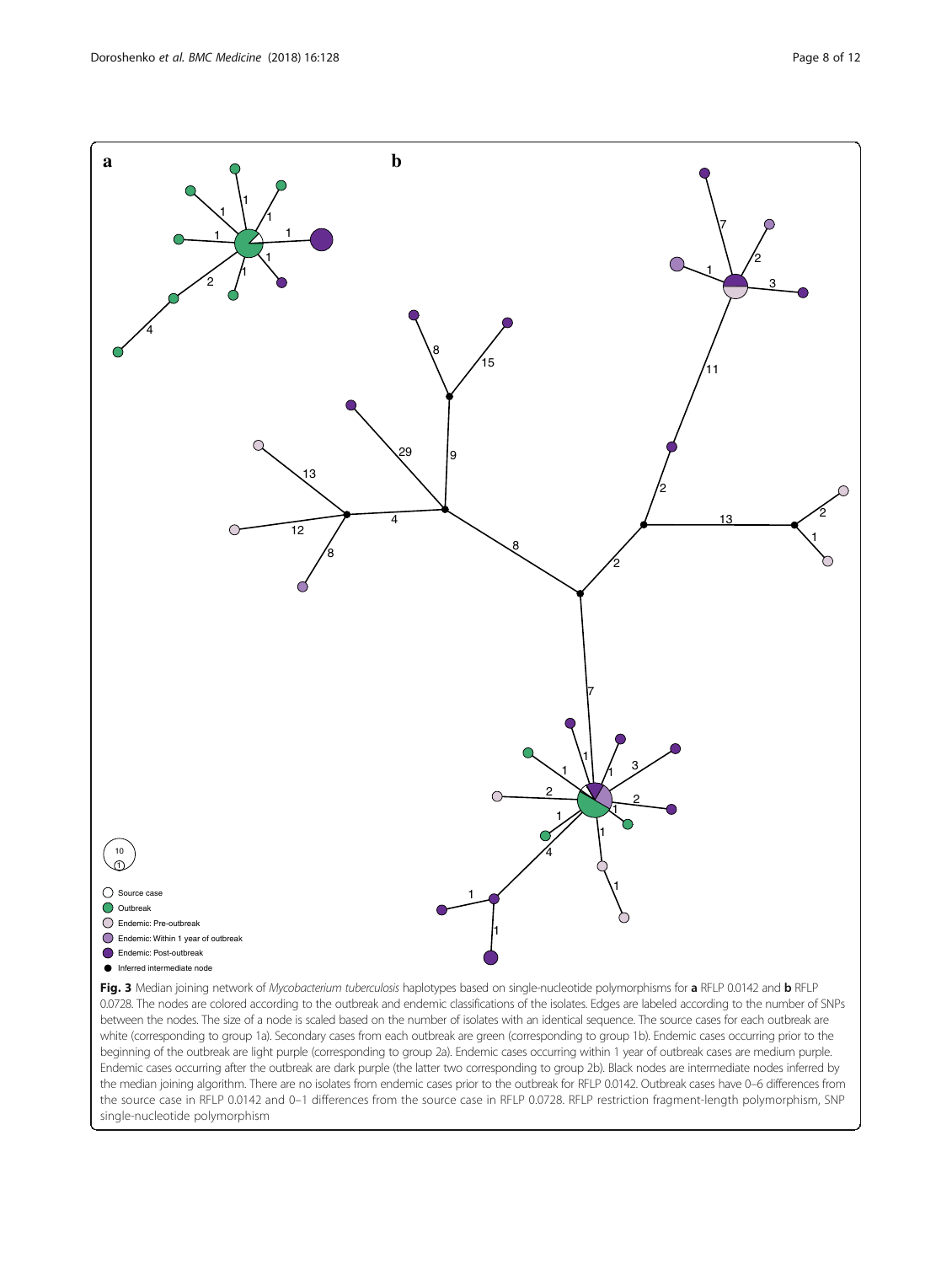<span id="page-8-0"></span>

Endemic strains that were closely related to the source of the type 0.0728 outbreak appeared before, during, and after the outbreak (Fig. [3\)](#page-7-0). Unlike type 0.0142, type 0.0728 outbreak strains were all closely related to each other (i.e., within one SNP). Strains identical to the source appeared up to 5 years after the outbreak, and a strain that differed at three positions appeared 11 years later, indicating that the genomic fingerprint could remain stable over years for this genetic background, as well as for type 0.0142 (Fig. 4).

Two distinct lineages of endemic pre-outbreak MTB strains evolved from the source case haplotype, suggesting that the source haplotype was circulating prior to the outbreak of type 0.0728. The network also shows that genetically distant MTB isolates (e.g., 44 SNPs distant from the source case) share the same RFLP type. These genetically distant strains appeared before, during, and after the outbreak.

Phylogenetic relationships among our isolates are not well represented by a bifurcating tree (maximum likelihood trees contained 6–9 nodes with bootstrap support less than 50% dispersed throughout the trees), so instead we estimated median joining networks for both RFLP types (Fig. [3](#page-7-0)). This also precluded using root-to-top regression to estimate the substitution rate. Instead, we performed a linear regression of the temporal and genetic distances of isolates from the source case to look for evidence of a molecular clock (Fig. 4). Genetic and temporal distances did not appear to be correlated for either RFLP  $0.0142$   $(r^2 = -0.05)$  or RFLP  $0.0728$   $(r^2 = 0.09)$ when all MTB isolates were analyzed. If a SNP threshold of 5, as described by Walker et al.  $[11]$  $[11]$  $[11]$ , were used to define linked cases, the  $r^2$  values are 0.08 and 0.42, respectively. This indicates that the temporal signal in type 0.0728 genomic data is obscured when more distantly related MTB strains are included in the analysis. Restricting the analysis to closely related strains produces a slope of 0.36 SNPs per year.

## **Discussion**

In this study, we analyzed MTB genomic data combined with epidemiological data to address the question of whether TB outbreaks in First Nations communities resulted from genetic changes in endemic strains or from the characteristics of cases, contacts, or the environment. Enhanced transmissibility or virulence could emerge periodically because of ongoing evolution of endemic MTB strains, which could contribute to outbreaks of TB. MTB population genetic data from Western Canadian First Nations communities were ideally suited to investigate this hypothesis. The bacterial population consists of a small number of well-defined lineages of MTB [[28](#page-11-0), [29](#page-11-0)] and the epidemiology of TB in these communities is characterized by endemic disease punctuated by rare but explosive outbreaks or micro-epidemics [[4\]](#page-11-0). Lee et al. demonstrated that a recent large outbreak in a Nunavik community involved the expansion of endemic clones of MTB, which was associated with an epidemiologic amplification, leading to a multipronged outbreak affecting >5% of the population in a small village [[30](#page-11-0)]. A further in-depth analysis of WGS data is suggesting that widespread MTB infection in this region is more likely due to an environment conducive to TB transmission than a particularly well-adapted strain [[31](#page-11-0)]. Lau et al. found that the rate of infection and disease among close contacts of patients with typical radiographic findings was much greater in comparison to contacts of cases with atypical chest radiographs, suggesting a primary role of case characteristics in transmitting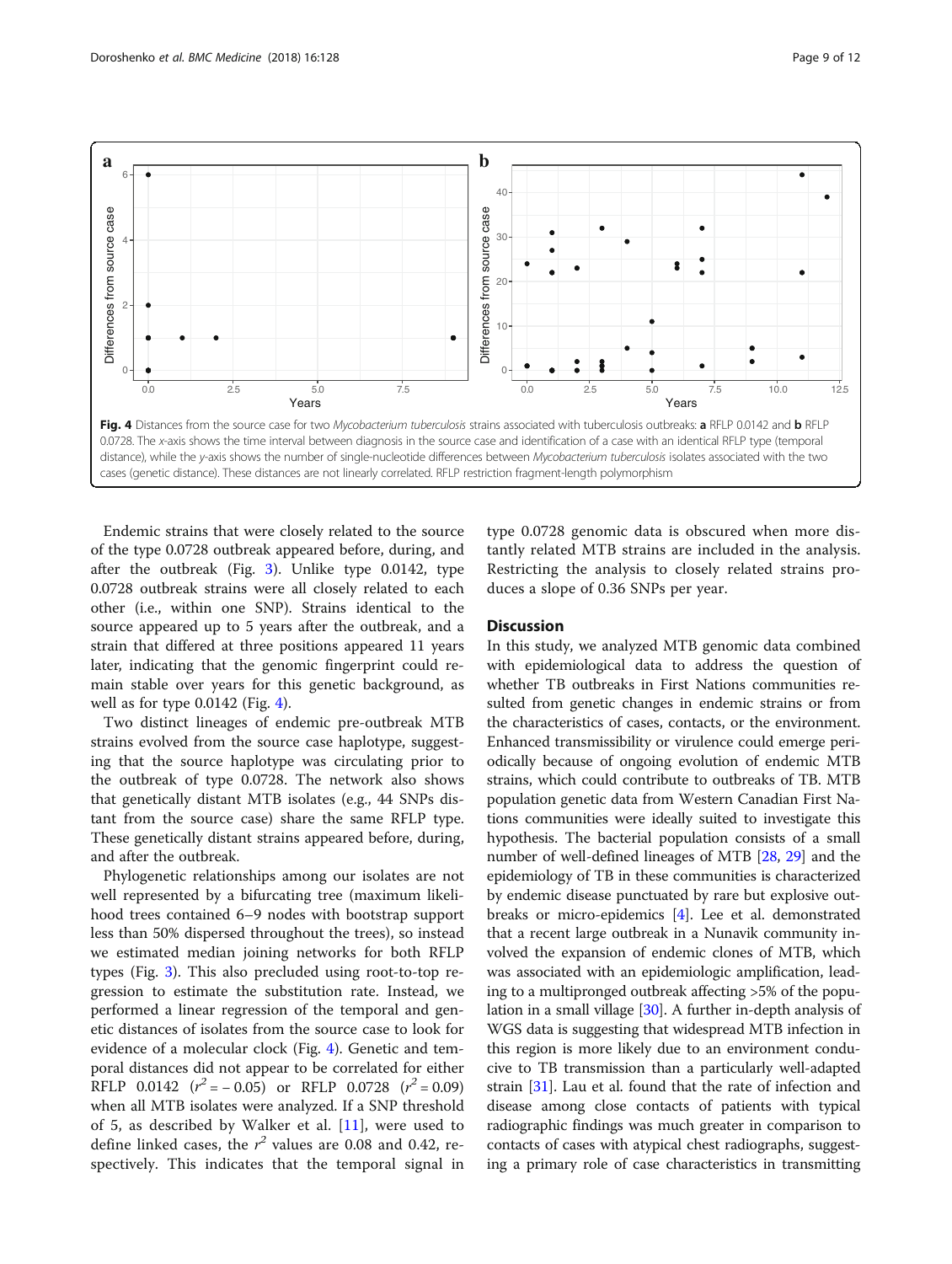TB [\[32](#page-11-0)]. Furthermore, the role of a highly infectious case in a poorly ventilated home or other restricted indoor environment was suggested as a condition for high TB infection and re-infection and consequently for outbreaks [\[33\]](#page-11-0).

In our study, we found that there were no outbreak variants (SNPs or structural variants) common to outbreak strains but missing from endemic strains. Our results indicate that the two outbreaks likely grew out of endemic diversity: circulating endemic strains differed from the outbreak strain by 0–1 SNP for the two RFLP types. In settings with a stable endemic strain population, it may, therefore, be difficult to differentiate outbreak cases from endemic cases based on WGS alone.

Walker et al. estimated the rate of naturally occurring genetic changes identified by WGS to be 0.5 SNPs per genome per year. They also found that most epidemiologically linked cases were separated by fewer than five SNPs, suggesting a threshold of genetic changes that may signify a cluster or outbreak occurrence [[11](#page-11-0)]. Bryant et al. similarly estimated a rate of 0.3 substitutions per genome per year, but they noted that the  $r^2$  values were low [\[34](#page-11-0)]. In analyzing the entire population of strains belonging to each of the RFLP types, we found little evidence of a molecular clock  $(r^2 = -0.05-0.09)$ . However, after applying the threshold from Walker et al. to the type 0.0728 strains, we found a correlation between genetic and temporal distances as has been reported previously and a slope of 0.36 that is concordant with previous evolutionary rate estimates [\[34](#page-11-0), [35\]](#page-11-0). RFLP type 0.0728 comprises MTB strains that are relatively distantly related (based on SNP distance), suggesting that the sample includes sub-populations that have diverged over long timescales (i.e., we are sampling across ancestral diversity). Larger samples and phylogeny-based inference may be needed to detect a temporal signal in the whole population. MTB rate variation related to clinical latency could also obscure temporal signals in the genomic data [\[36](#page-11-0)].

Our results argue against a model in which adaptation of MTB is a primary driver of TB outbreaks. The epidemiological data in our study point to outbreaks being driven by the combination of characteristics of the source cases, contacts, and the environment as postulated by Grzybowski [5]; however, we cannot definitively state which of these attributes individually played a more important role in the propagation of the outbreaks. In our two-group comparison (1a versus 2a), the difference in the proportions of cases with cavities on chest radiographs and in the mean number of close contacts did not reach statistical significance. However, this is more likely due to the smaller sample size and less balanced groups rather than being clinically insignificant. With a larger sample (three-group comparisons), these differences became statistically significant; however, cases in group 2b were considered less infectious. Finally, there were only a small number of secondary cases (i.e., cases in group 1b) who had their own contacts convert their TSTs or had a new positive TST without documented conversion. This argues against the possibility that these secondary TB cases acted as significant secondary sources. A high rate of disease progression among contacts could also result from a particularly aggressive MTB strain but, as noted above, our results do not support this. An alternative explanation is that the source cases had an intense cough and an unusually high bacterial burden and produced aerosols that delivered a large or repeated inoculum to their contacts [[37](#page-11-0)]. It is also plausible that environmental conditions contributed to these outbreaks. However, census data on housing density do not show changes in association with the outbreaks and simply may not be granular enough to detect differences among households that propagated outbreaks versus those where transmission was limited. The season of TB diagnosis may be affected by the poor access to care and that other respiratory conditions are investigated before TB is considered during the winter season. A recent study by Acuna-Villaorduna et al. [[38](#page-11-0)] emphasized the importance of obtaining information on proximity of exposure using simple qualitative terms. It is important that public health authorities collect reliable data on the intensity of coughing and the proximity of exposure in TB outbreak investigations.

Our study has several limitations. Molecular fingerprinting (i.e., RFLP typing) of MTB isolates in Alberta started in 1990. Therefore, we do not have molecular data on TB cases that could be related to the two RFLP types of interest in this study prior to that time. We cannot, therefore, definitively say that there were no endemic cases of RFLP type 0.0142 prior to the 1992 outbreak. The presence of endemic cases of RFLP type 0.0728 before and after the 1998 outbreak and their distribution over time suggests that endemic cases of RFLP type 0.0142 did exist prior to the 1992 outbreak and our haplotype network suggests that this was indeed the case. The retrospective nature of our study limited our ability to obtain data of sufficient completeness or granularity on all symptoms and co-morbidities among cases as well as the environment of affected communities to allow for a more comprehensive analysis of these contributions to TB outbreak propagation. Also, in small closely knit communities, all community members can be listed as contacts of a single source case, i.e., attributed to just one individual (as occurred with one of our source cases) even though the contacts can be multi-directional. Our statistical analysis of conventional epidemiological data was affected by the small number of observations in group 1a, which in turn was restricted by the number of source cases associated with the two outbreaks we studied. This limitation can potentially be overcome by studying similar outbreaks in other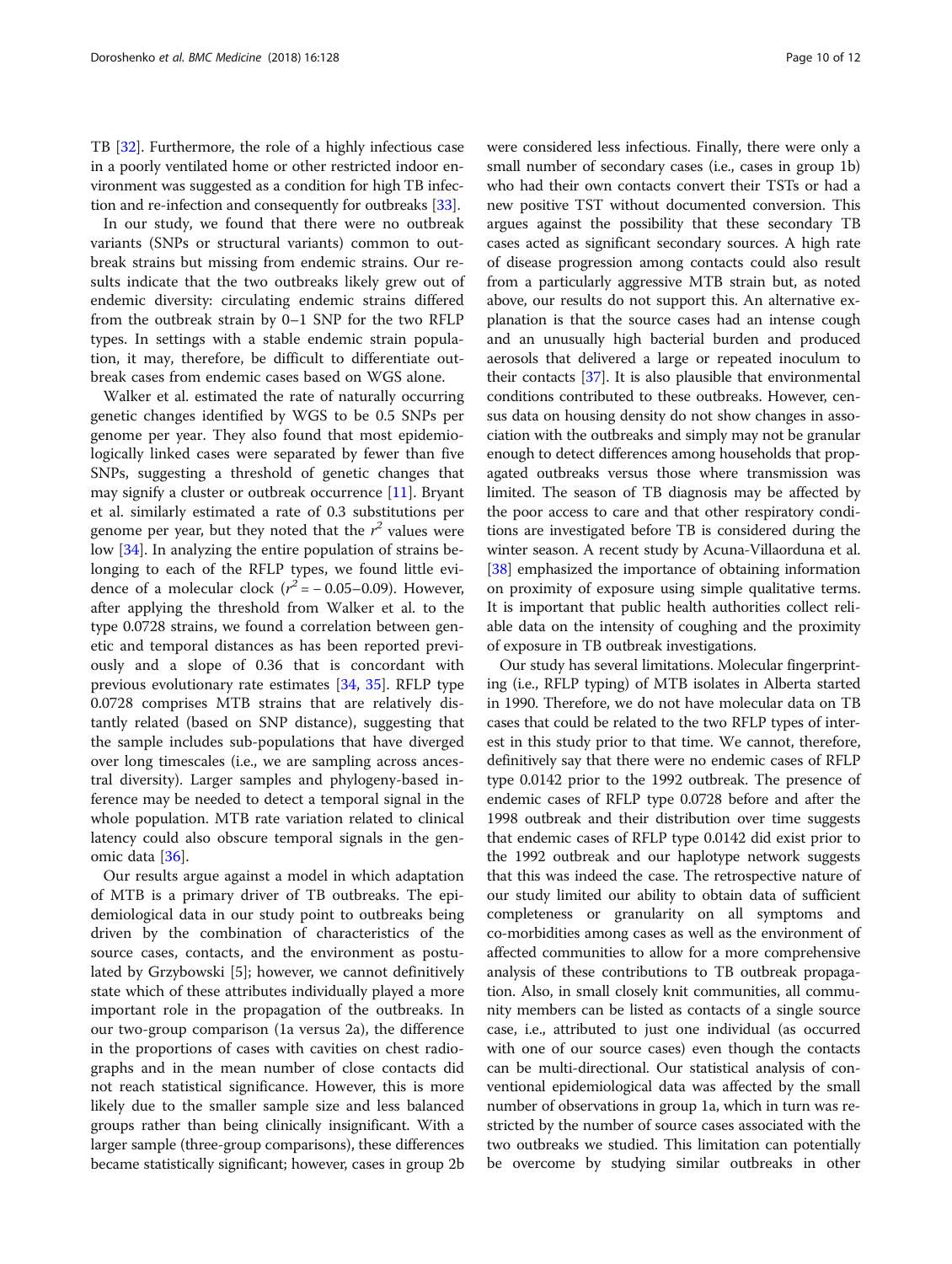<span id="page-10-0"></span>jurisdictions. Finally, since we used short-read technology to sequence the isolate genomes, we were unable to identify variants within repetitive regions of the genome such as PE/PPE genes, which could contain variants unique to the outbreak strains.

We found that while WGS offers improved resolution of transmission networks relative to other molecular typing techniques, our results show that distinguishing outbreak strains from an endemically circulating bacterial population can be challenging using WGS alone. It can be argued, based on our WGS findings, that our endemic strains could simply be an unrecognized part of an outbreak or secondary outbreaks. We believe, however, that the spatio-temporal differences between our outbreak and endemic strains are substantial (endemic cases were scattered among multiple northern and relatively isolated communities over a period of up to 23 years) and argue against this assertion. Moreover, outbreaks usually come to the attention of public health authorities after cases linked by conventional spatio-temporal characteristics are reported. At that time, opportunities for public health preventive measures to limit outbreak propagation (contact tracing, finding secondary cases, TST/ QFT testing, and latent TB treatment) are optimal. The further in time and space cases of TB are from the epicenter of an outbreak (regardless of whether they can be linked by WGS or not), the more challenging it is to establish that transmission indeed occurred at the time of the initial event rather than as a result of remote infection.

## Conclusions

The role of WGS in understanding mycobacterial evolution and in assisting public health authorities in conducting contact investigations and managing outbreaks is important and expected to grow in the future. In our study, we did not find evidence to support the hypothesis that endemic strains of MTB acquired mutations resulting in their emergence in outbreak form. In this setting, we found that the propagation of TB outbreaks appeared to be driven by the combination of characteristics of the source cases, contacts, and possibly the environment. Preventive measures should concentrate on prompt diagnosis and effective management of cases and identification of contacts. There is a strong need to collect, prospectively and in finer detail, data relating to symptoms among cases, the environment, and socio-economic factors affecting First Nations communities.

## Additional file

[Additional file 1:](https://doi.org/10.1186/s12916-018-1112-9) Table S1. Results of adjustment for multiple comparisons using a Benjamini–Hochberg procedure. (DOCX 15 kb)

#### Abbreviations

ANOVA: Analysis of variance; CAD: Canadian dollar; iPHIS: Integrated Public Health Information System; MIRU: Mycobacterial interspersed repetitive units; MTB: Mycobacterium tuberculosis; ProvLab: Provincial Laboratory for Public Health; RFLP: Restriction fragment-length polymorphism; SNP: Single-nucleotide polymorphism; TB: Tuberculosis; TST: Tuberculin skin test; WGS: Whole-genome sequencing

#### Acknowledgements

The authors would like to thank the staff at the ProvLab at the University of Alberta for providing the isolates used for sequencing, the University of Wisconsin Biotechnology Center DNA Sequencing Facility for providing sequencing facilities and services, and the staff and trainees at the Alberta Health Services TB program and TB Program Evaluation and Research Unit for assisting with obtaining public health records.

#### Funding

This study was funded through start-up funds provided by the University of Alberta to AD. This material is also based upon work supported by the National Science Foundation Graduate Research Fellowship Program under grant DGE-1256259 to TDM. Any opinions, findings, and conclusions or recommendations expressed in this material are those of the authors and do not necessarily reflect the views of the National Science Foundation. TDM is also supported by a National Institutes of Health National Research Service Award (T32 GM07215). CSP is supported by the National Institutes of Health (R01AI113287).

#### Availability of data and materials

The data related to the WGS and bioinformatics performed in this study are available in the public domain in the Sequence Read Archive of the National Center for Biotechnology Information ([https://www.ncbi.nlm.nih.gov/](https://www.ncbi.nlm.nih.gov/bioproject/PRJNA390065) [bioproject/PRJNA390065\)](https://www.ncbi.nlm.nih.gov/bioproject/PRJNA390065) and in Figshare ([https://doi.org/10.6084/](https://doi.org/10.6084/m9.figshare.5101039) [m9.figshare.5101039\)](https://doi.org/10.6084/m9.figshare.5101039). Individual epidemiological data are held by the Alberta Health Services under the provisions of the Health Information Act and cannot be shared by the authors. Only aggregate data can be made available, allowing replication of our statistical analyses, upon request.

### Authors' contributions

RL and AD conceptualized and designed this study. GJT provided the mycobacterial isolates. CSP, TDM, TMS, and HEB performed the WGS and bioinformatic analysis. CH and MLE summarized the epidemiological data. AD performed the statistical analysis and wrote the first version of the manuscript. CSP and TDM wrote the section of the manuscript pertaining to WGS. All authors contributed to developing the methodology for this study and critically reviewed and approved the manuscript.

#### Ethics approval and consent to participate

This study was approved by the Health Research Ethics Board at the University of Alberta, study ID Pro00047423.

#### Consent for publication

Not applicable.

## Competing interests

The authors declare that they have no competing interests.

#### Publisher's Note

Springer Nature remains neutral with regard to jurisdictional claims in published maps and institutional affiliations.

#### Author details

<sup>1</sup> Division of Preventive Medicine, Department of Medicine, Faculty of Medicine and Dentistry and School of Public Health, University of Alberta, Edmonton, Canada. <sup>2</sup>Departments of Medicine (Infectious Diseases) and Medical Microbiology & Immunology, School of Medicine and Public Health, University of Wisconsin-Madison, Madison, USA. <sup>3</sup>Department of Medicine Faculty of Medicine and Dentistry and TB Program Evaluation and Research Unit, University of Alberta, Edmonton, Canada. <sup>4</sup>Department of Laboratory Medicine and Pathology, University of Alberta, Provincial Laboratory for Public Health, Alberta Health Services, Edmonton, Canada.